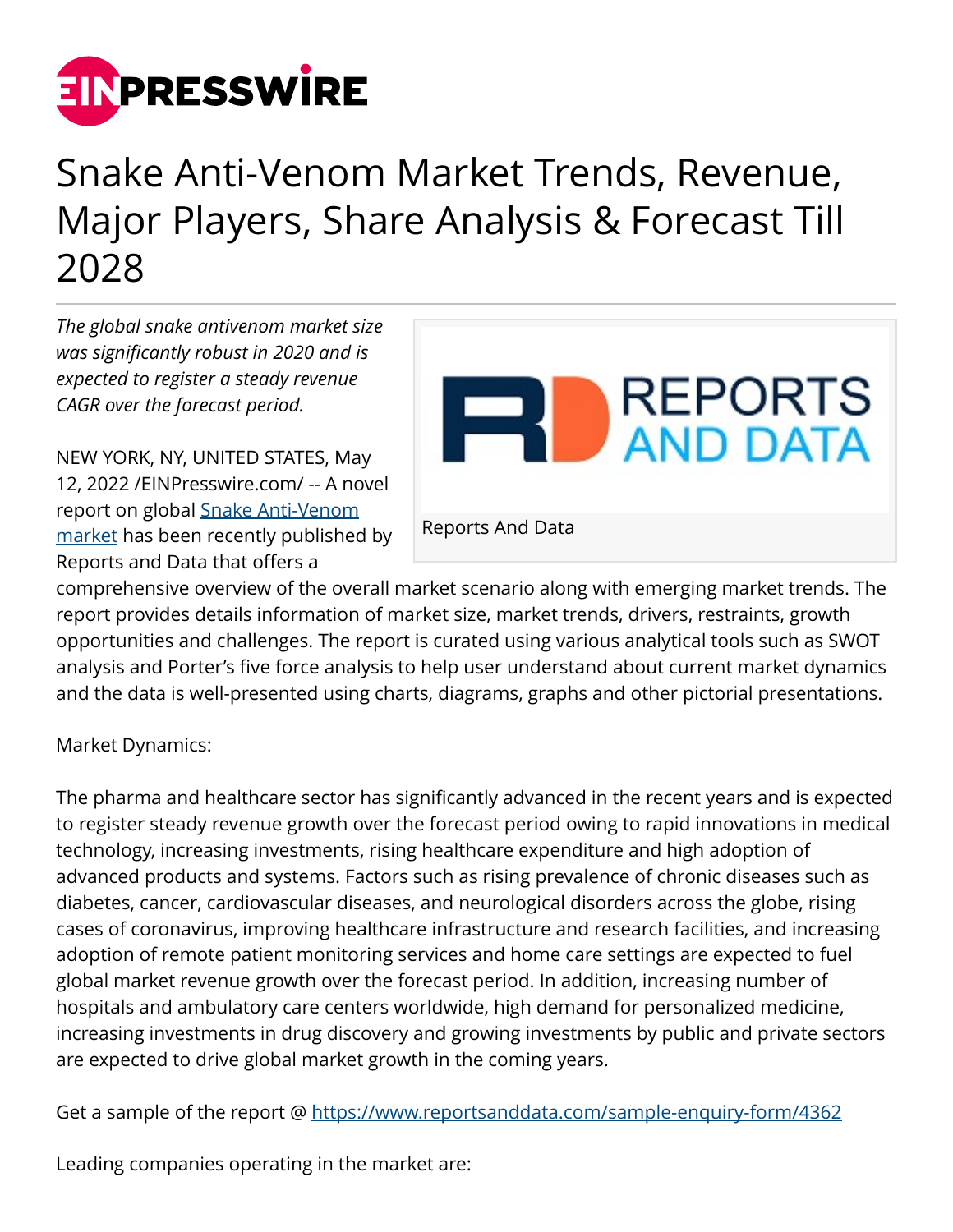Instituto Bioclon A. de C.V. Pfizer CSL Limited Merck and Co. Rare Disease Therapeutics Vins Bioproducts Limited Incepta Vaccine Bharat Serum Haffkine Bio-Pharmaceutical Corporation Ltd.

Competitive Landscape:

The report also focuses on details of each market player including its global position, financial standing, revenue generation, company overview, product & service portfolio. The Snake Anti-Venom market is extremely competitive and consists of several key players at regional and global level. Key players are focused on adopting various strategies such as new product launches, mergers and acquisitions, investments in R&D, partnerships, joint ventures and collaborations to strengthen their market position and enhance product portfolio.

To know more about the report @ [https://www.reportsanddata.com/report-detail/snake-anti](https://www.reportsanddata.com/report-detail/snake-anti-venom-market)[venom-market](https://www.reportsanddata.com/report-detail/snake-anti-venom-market)

The report also offers detailed insights about market segmentation based on type, application and regional bifurcation:

Snake Anti-Venom Market Segmentation:

Product Type Outlook (Revenue, USD Billion; 2018-2028)

Monovalent Polyvalent

End-Use Outlook (Revenue, USD Billion; 2018-2028)

Hospitals Clinics Ambulatory Hospitals

Download Summary @ <https://www.reportsanddata.com/download-summary-form/4362>

Regional Outlook: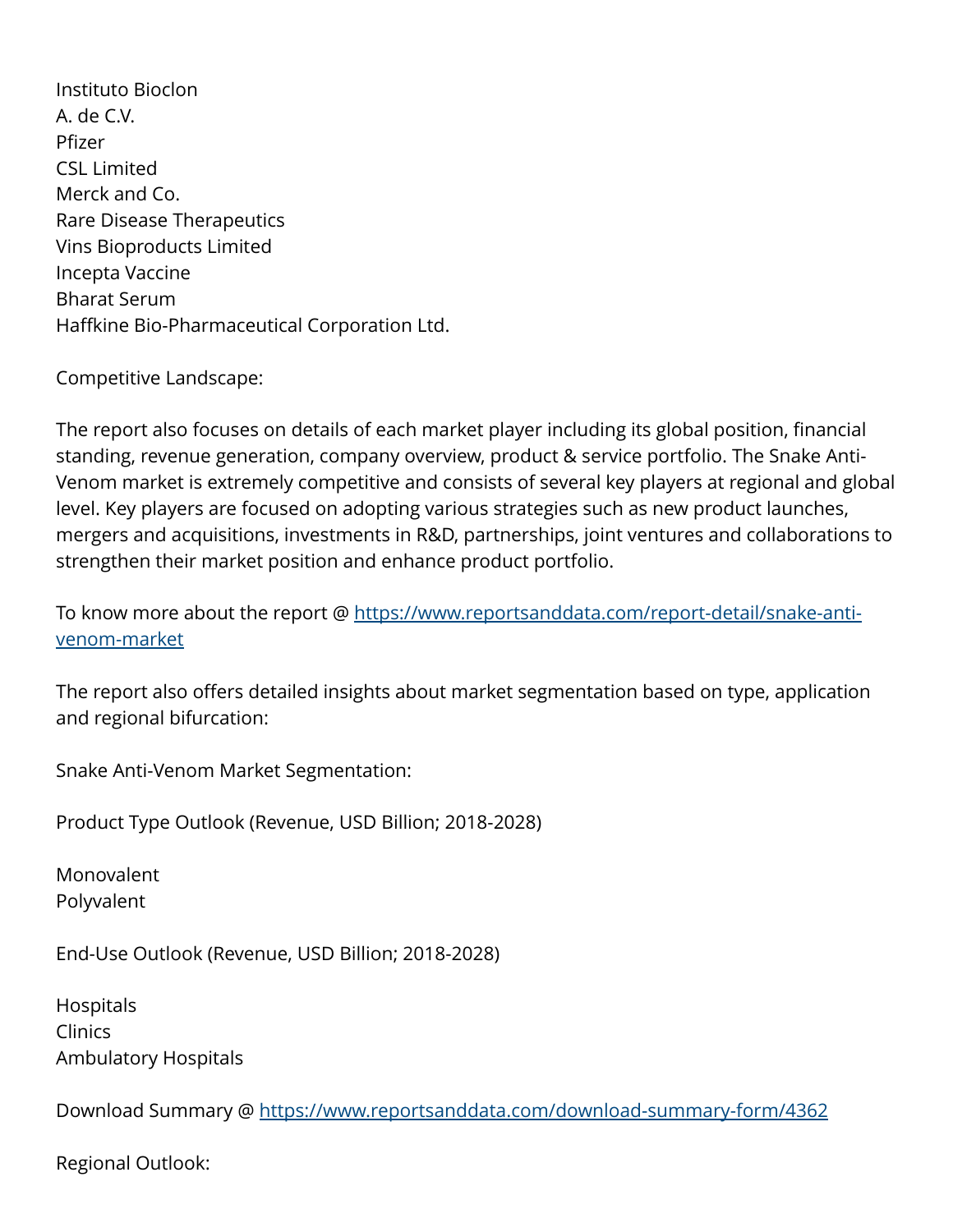North America Europe Asia Pacific Latin America Middle East & Africa

Request a customization of the report @ [https://www.reportsanddata.com/request](https://www.reportsanddata.com/request-customization-form/4362)[customization-form/4362](https://www.reportsanddata.com/request-customization-form/4362)

## About Reports and Data

Reports and Data is a market research and consulting company that provides syndicated research reports, customized research reports, and consulting services. Our solutions purely focus on your purpose to locate, target, and analyze consumer behavior shifts across demographics, across industries, and help clients to make smarter business decisions. We offer market intelligence studies ensuring relevant and fact-based research across multiple industries, including Healthcare, Touch Points, Chemicals, Products, and Energy. We consistently update our research offerings to ensure our clients are aware of the latest trends existent in the market. Reports and Data has a strong base of experienced analysts from varied areas of expertise. Our industry experience and ability to develop a concrete solution to any research problems provides our clients with the ability to secure an edge over their respective competitors.

Read More Reports:

Healthcare Automatic Identification & Data Capture (AIDC) Market @ [https://www.biospace.com/article/healthcare-automatic-identification-and-data-capture-aidc](https://www.biospace.com/article/healthcare-automatic-identification-and-data-capture-aidc-market-size-to-reach-usd-74-6-billion-in-2028-says-reports-and-data/)[market-size-to-reach-usd-74-6-billion-in-2028-says-reports-and-data/](https://www.biospace.com/article/healthcare-automatic-identification-and-data-capture-aidc-market-size-to-reach-usd-74-6-billion-in-2028-says-reports-and-data/)

Gene Panel Market @ [https://www.biospace.com/article/gene-panel-market-size-to-reach-usd-7-](https://www.biospace.com/article/gene-panel-market-size-to-reach-usd-7-24-billion-in-2028-says-reports-and-data/) [24-billion-in-2028-says-reports-and-data/](https://www.biospace.com/article/gene-panel-market-size-to-reach-usd-7-24-billion-in-2028-says-reports-and-data/)

Bioreactors and Fermenters Market @ [https://www.biospace.com/article/bioreactors-and](https://www.biospace.com/article/bioreactors-and-fermenters-market-to-reach-usd-5-17-billion-by-2028-noted-reports-and-data/)[fermenters-market-to-reach-usd-5-17-billion-by-2028-noted-reports-and-data/](https://www.biospace.com/article/bioreactors-and-fermenters-market-to-reach-usd-5-17-billion-by-2028-noted-reports-and-data/)

Hematologic Malignancies Market @ [https://www.biospace.com/article/hematologic](https://www.biospace.com/article/hematologic-malignancies-market-size-to-reach-usd-120-56-billion-in-2028-noted-reports-and-data/)[malignancies-market-size-to-reach-usd-120-56-billion-in-2028-noted-reports-and-data/](https://www.biospace.com/article/hematologic-malignancies-market-size-to-reach-usd-120-56-billion-in-2028-noted-reports-and-data/)

Rabies Diagnostics Market @ [https://www.biospace.com/article/rabies-diagnostics-market-size](https://www.biospace.com/article/rabies-diagnostics-market-size-to-reach-usd-2-38-billion-in-2028-noted-reports-and-data/)[to-reach-usd-2-38-billion-in-2028-noted-reports-and-data/](https://www.biospace.com/article/rabies-diagnostics-market-size-to-reach-usd-2-38-billion-in-2028-noted-reports-and-data/)

Point-of-Care Glucose Testing Market @ [https://www.biospace.com/article/point-of-care-glucose](https://www.biospace.com/article/point-of-care-glucose-testing-market-size-to-reach-usd-8-17-billion-in-2028-says-reports-and-data-/)[testing-market-size-to-reach-usd-8-17-billion-in-2028-says-reports-and-data-/](https://www.biospace.com/article/point-of-care-glucose-testing-market-size-to-reach-usd-8-17-billion-in-2028-says-reports-and-data-/)